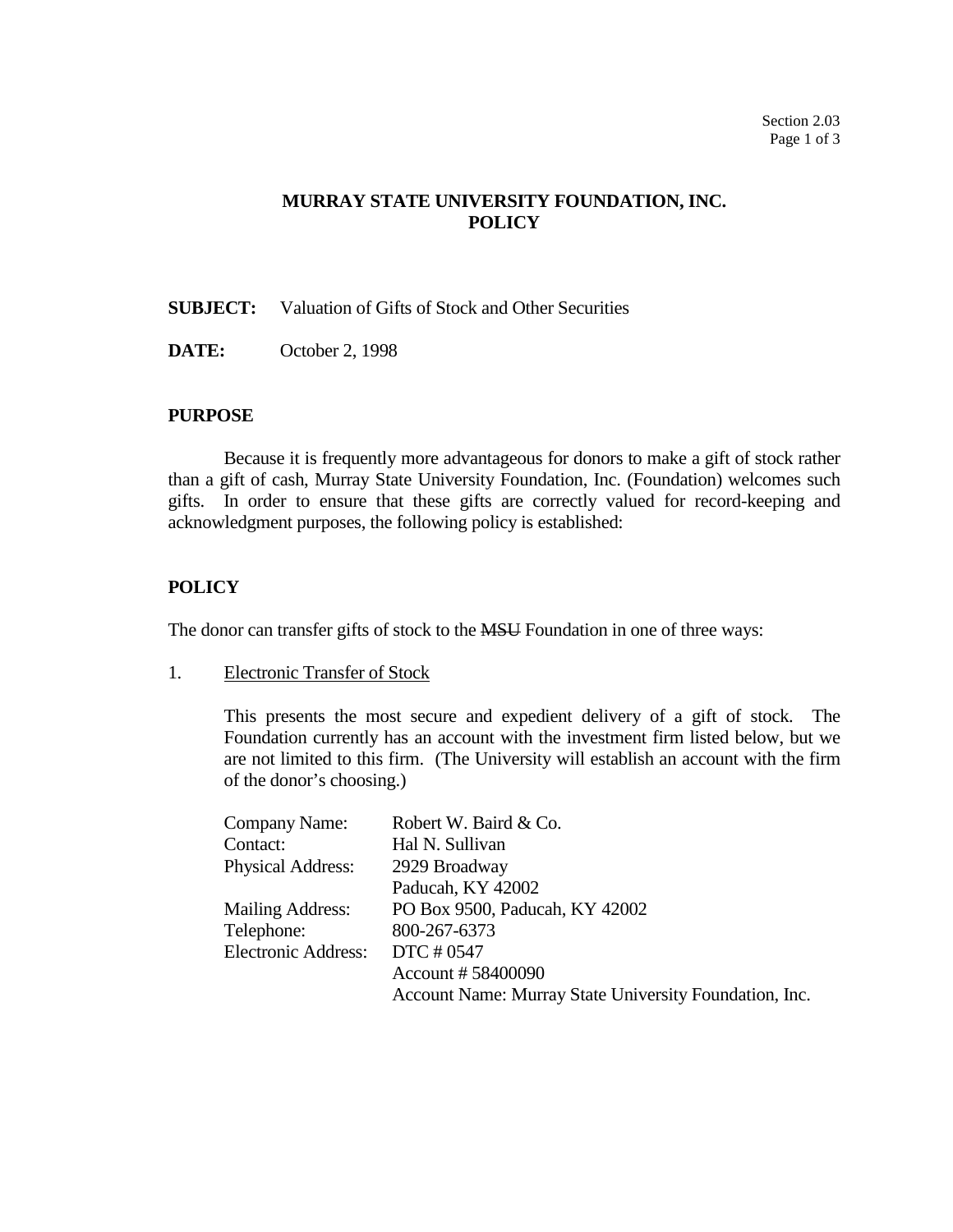### 2. Transferring Stock by Mail

To safely transfer a gift of stock by mail, the following two steps should be taken:

- 1. The donor should mail the stock certificate(s) via registered or overnight mail, as is, without endorsement to: MSU Office of Development, 200 Heritage Hall, Murray, KY 42071. The donor should be instructed to include a letter which states that he or she is transferring the stock to the Foundation; and
- 2. The donor should execute the endorsement on a "stock power" transfer form. The donor should then mail, in a separate envelope from the stock certificate(s), one "stock power" transfer for each stock certificate to: MSU Office of Development, 200 Heritage Hall, Murray, KY 42071.

Whichever option the donor chooses, he or she should also be instructed to alert the Director of Development at (270) 809-3001 or the President of the Foundation at (270) 809-6911 who will assure the transfer is facilitated and properly recorded and acknowledged.

Note: Donors who are interested in donating stock which has depreciated in value since it was purchased, should be advised that it may be better to sell the stock and then give the cash proceeds to the Foundation. This way the donor may be able to claim tax benefits for the capital loss as well as the charitable gift.

#### 3. Delivering in Person

To donate stock and other securities in person, the donor should deliver the gift to the Director of Development in the MSU Office of Development, 200 Heritage Hall, Murray, KY 42071.

Determining Value of Stock:

Stock and other securities received by mail will be recorded at the fair market value (average price) on the date of the postmark.

Stock and other securities delivered in person will be recorded at the fair market value (average price) on the date of delivery to the MSU Office of Development.

Stock and other securities received by electronic transfer will be recorded at fair market value on date of receipt by the investment firm. If the firm already holds the stock in your account, then the date of receipt by the firm of instructions governs.

If market values are not available for the date of postmark or delivery, the value on the nearest date before postmark or delivery will be used.